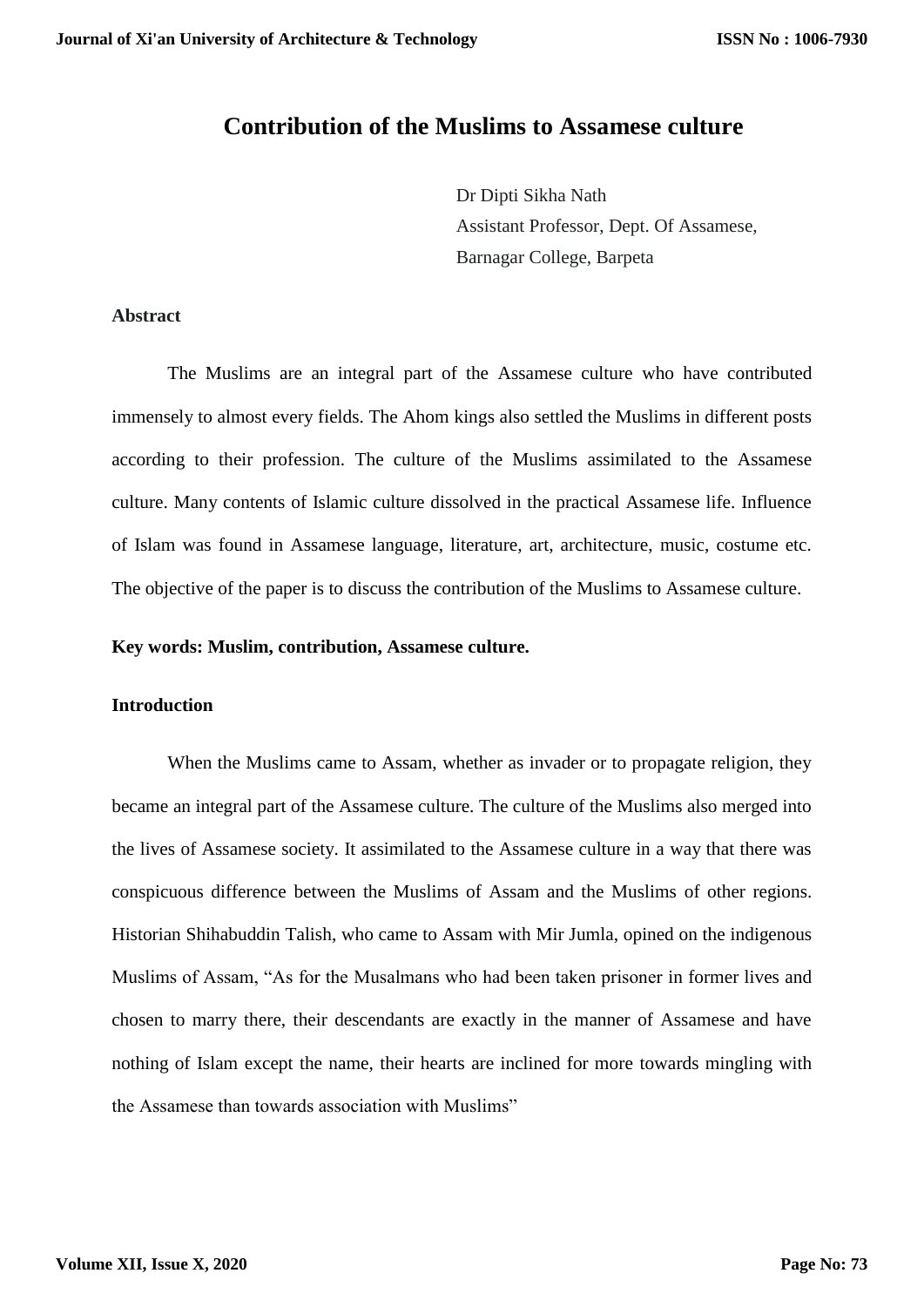The Muslims invasion did not only harm Assam. It benefited in a way or other. The Assamese learnt to prepare developed weapons from the Muslims. Before the invasion of Toorbok in 1543, there was no use of gun in Assam. Toorbok invaded Assam with guns. Since then, kings's craftsman started manufacturing guns in Assam. Dr Wade wrote in his An *Account of Assam*, "Muslims had not been made in Assam before this period, but king's artists now formed them afterthe made of these which Toorbok had brought from Bengal in 1543". Regarding the administrative posts, Dr Wade wrote, "the office of Phukan had has some affinity to a rank in the Moghal government."

The Pir-Fakir got the opportunity to propagate their religion in Assam because of the sponsorship by the Ahom kings. After Ajan Phakir was punished as he was charged of being a spy of Moghol emperor, he had been donated land and property in Dikhoumukh. Ahom king Rudra Singh brought eight kinds of Muslims to Assam such as *fasipotiya, akhorkotiya,silakotiya, gunakotiya, khonikor, negeria, dorji* and *jola.* They had been appointed according to their profession. The new professions were introduced with these Muslims. As a result, the elements of Islamic culture entered into the Assamese culture and also Assamese life style made its entry in to the daily life of the Muslims.

The motion of a culture is determined by its religion. Religion also impacted the architecture, literature, music, art etc. Although, the influence of Islam was not to be found on the Hindu or Vaishnavism directly, many contents of Islamic culture dissolved in the practical Assamese life. Influence of Islam was found in Assamese language, literature, art, architecture, music, costume etc.

#### 1.01. **Contribution to language**

Language is the prime base of a particular culture. Influence of different indigenous and foreign languages on Assamese is conspicuous. There are more than two thousand Persian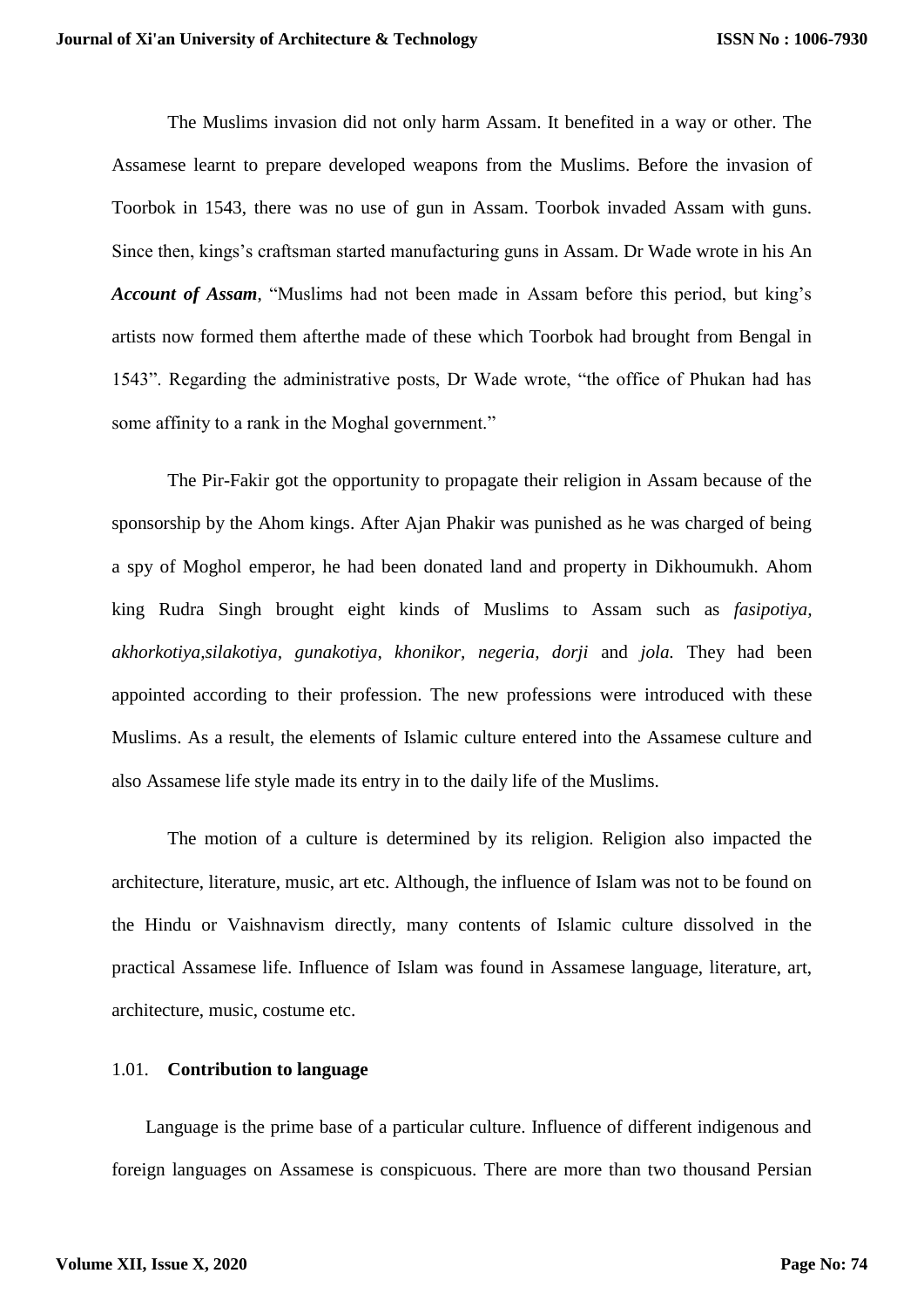and Arabic words in Assamese vocabulary. Hem Swaraswati used the word *nofor* in his Prahlad Charita in13th century. In 14<sup>th</sup> century, Madhab Kondoli wrote the words *bodoli*, *dukan, bojar, hazar* in his Ramayana. Sankardeva also utilized words like *muluk, jinjiri,*  duwar, haramkhor in his *borgeets* in 15<sup>th</sup> century. Example of Madhabdeva can also be mentioned for using words like *talap, forman* etc. Various words of this category found its way in *Katha Gurucharita*. Moheswar Neog pointed out many Persian and Arabic words while discussing the linguistic issues of Charita Katha in his edited book *Guru Charita Katha.*

Birinchi Kumar Baruah presented the Persian and Arabic words that are being used in Assamese categorically:

**Administrative words**- *badshah, ujir, nabab, dewan, sakor, gulam, talukdar* etc.

**Law, wage, war**- *adalot, amanot, sorkar, joban, jorimona, koidi, phoujdari, khajona, tohbil, eleka, ejahar, Kaman, sipahi, bonduk, phouj, lokab, uwasil, jamanot* etc.

**Functions**: *eid-ul-fittor, eid-Ul-joha, allah, namaj, dunis, gunsh, koborstan, kofon* etc.

**Education and culture**: *kagoj, kolom, kitap, lefafa, marphot, sinyahi, duwat, khobor, horof, torjoma* etc.

**Music**: *sitar, tobola, tanpura, negera, khewal, gajal, ustad* etc.

**Medical:** *dawai, hakim, molom, hojom, haija* etc.

**Sports and rebuke**: *tas, kusti, choitan, haramjata, beiman* etc.

**Business and luxurious items**: *aina, ator, atosbaji, sosma, dalal, dukan, kosai, karbar,dorji* etc.

**Costume**: *kurta, parda, suridar, burkha, galisa* etc.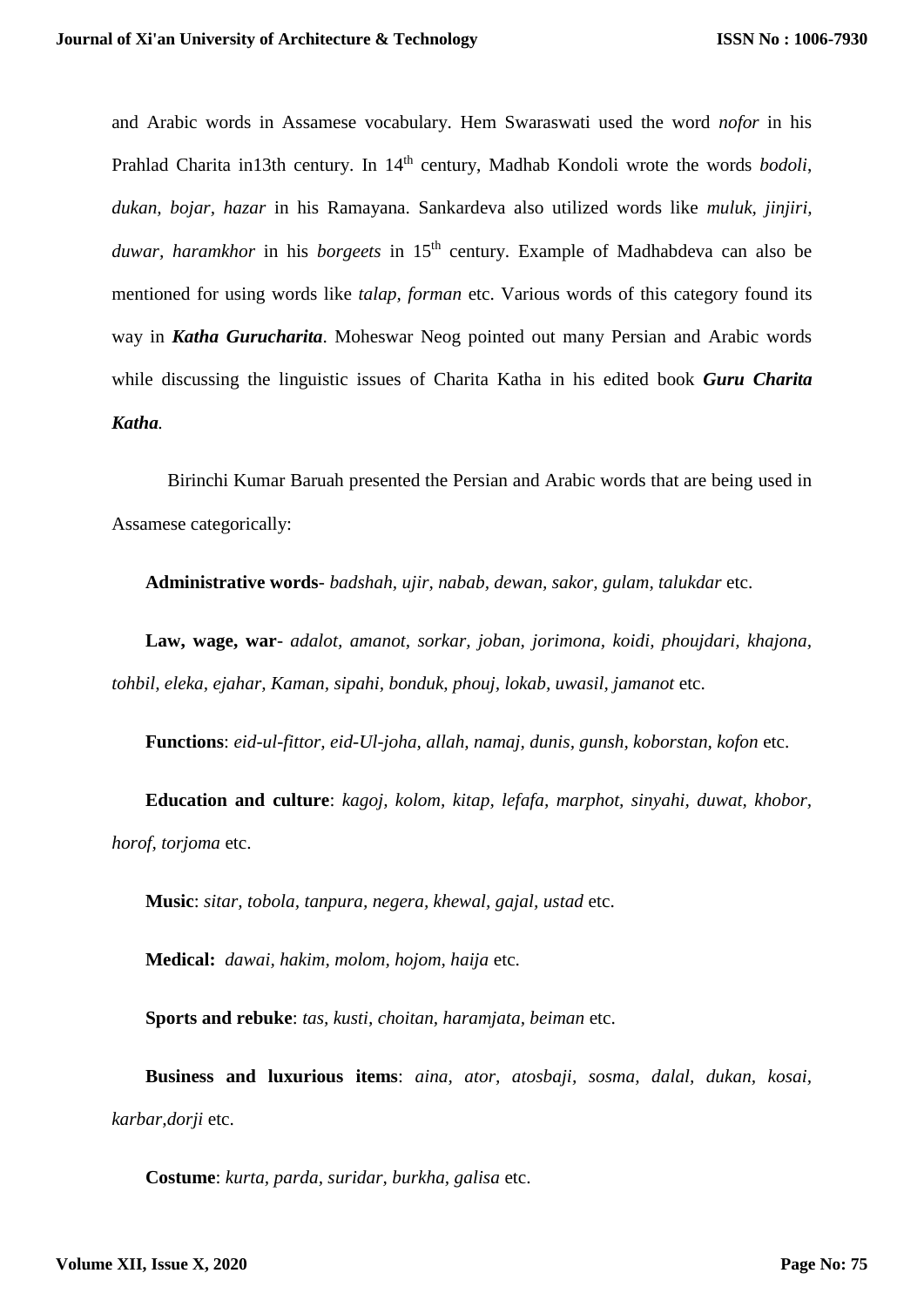**Utensil:** *dekshi, bodona, payola, samush* etc*.*

There are certain Assamese phases and idioms that are created with the influence of Arabic and Persian. For instance- *adob-kayoda, jur-julum, hukumjari, jawanbondi* etc. A few proverbs prevailing in Assamese are- *jur jar muluk tar, hakim lorileu hokum nolore* etc.

There are some Persian-Arabic words that entered into Assamese directly while some other in a modified mode. For instance, Assamese word *ukil* is derived directly from Arabic *wakil*. On the other hand, *shaheb, gulam* etc were modified form of the word *Shahib*.

These words have enriched the Assamese language immensely and turn unavoidable in the daily life style of Assam. It strengthens the base of the Assamese language.

## 1.02 **Contribution to Assamese Literature**

Apart from the language, Islam also influenced Assamese literature remarkably. Assamese literature primarily flourished on the Ramayana, the Mahabharata and the *Puranas*. But later on, Sufism turned another factor in Assamese literature. Even, the Jikir and Jarer songs also contributed immensely.

#### 1.03 **Contribution to costume**

The influence of the Muslims on the Assamese costume is also remarkable. According to *Tungkhungia Buranji*, Ahom king Rudra Singha first wore turban in the model of Moghal emperor. When the Moghol costumes such as *surijar, sapkon, pyjama, urmal* etc made its entry in the Ahom palace, it started prevailing among the common subjects. *Sapkon*  and *pag* of Assamese *sutradhara* dance is considerable. The costume itself was a gift of Aurangzeb. According to a story, when Aurangzeb's son was the ruler of Bengal, he sent some items along with costumes to Ahom Dehingia king. The king sent the costume to the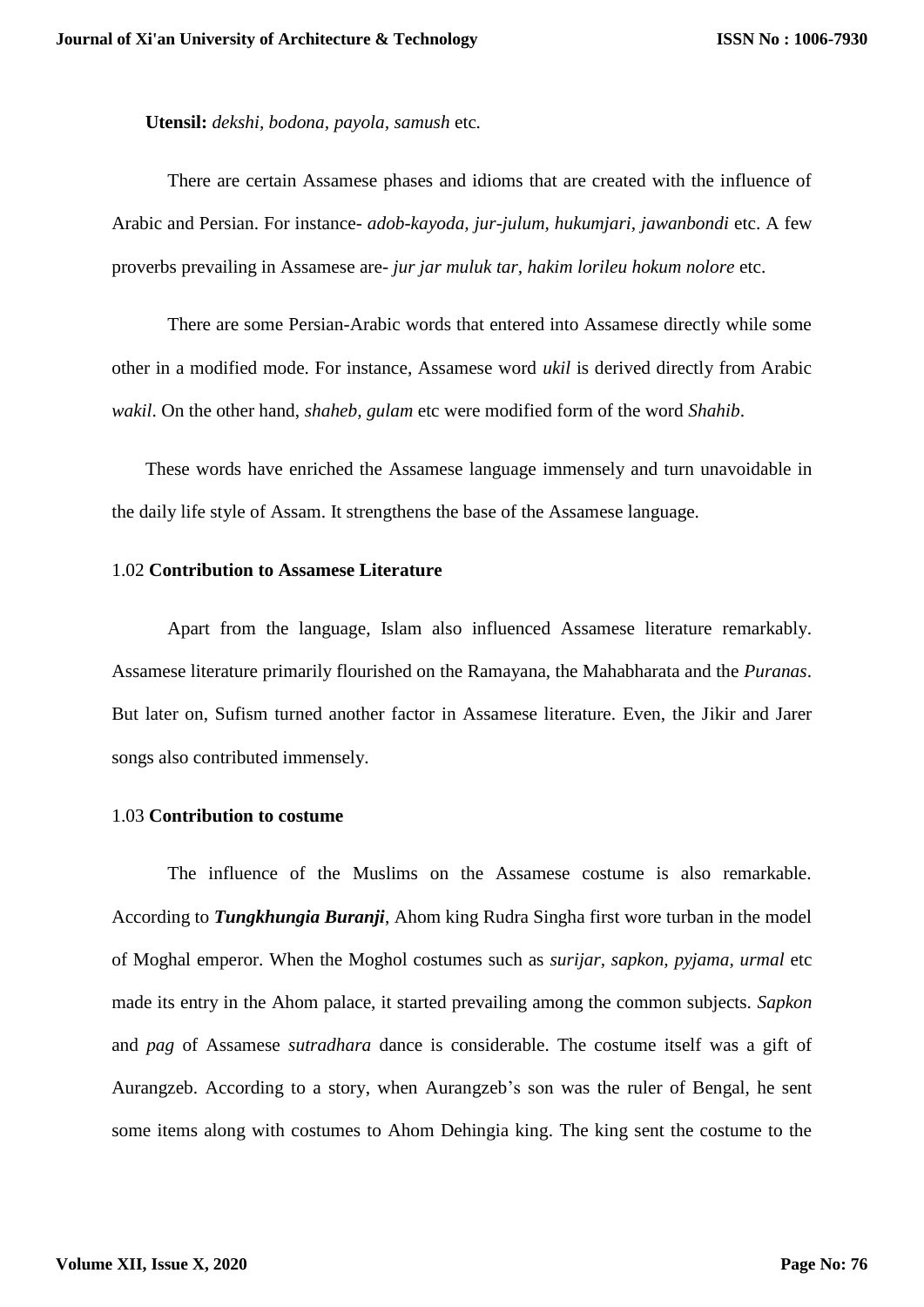*satradhikar*. Considering the dress as a gift from the king, the *satradhikar* utilized it as the costume of *sutradhar* dance.

The curtain started using after the arrival of the Muslims. Similarly, examples can be made of *ator, gulapdani, shoes, ardani* etc. Even the female nose jewelleries also took place after the Muslims.

## 1.04 **Contribution to food**

The influence of the Muslims also extended its range to Assamese culinary. *Kopta, pulaw, kurma, muglai, paratha, sewoi, kismis, halwa, daliya, chick kabab, sah jahali, dilkhos, appkhos, borfi, jorda, tukma* etc enlarged the range of Assamese foods. The foods items started fashioning largely in Assamese culture after the Muslims.

## 1.05 **Contribution to music and instruments**

The contribution of the Muslims to the Assamese music and musical instruments is also significant. Instruments like *nagara* had been derived from the Muslim. Moreover, the use of *sitar, sanai, dofola, tabola* etc has been adopted from the Muslim. The music such as *kawali, gajhal, khewal, miyaki, mohlar, dorkara, mitrataki, saranga, imonrag, imon behag, homon, mokam* etc entered into the scene after the Muslims.

#### 1.06 **Contribution to art and architecture.**

The Ahom kings preferred the architecture of the Muslim craftsmen. The Ahom kings hired the skilled architects from Bengal to Assam. The *fasipotiya, akhorkotiya, silakotiya*, *gunakotiya, khonikor, negeria, dorji* and *jola* etc were invited by the Ahom kings to Assam. *Fasipotiya*s were the interpreter between the two kings. They acted as a medium of the two languages. It was because of them, the communication between the kings turned smooth.